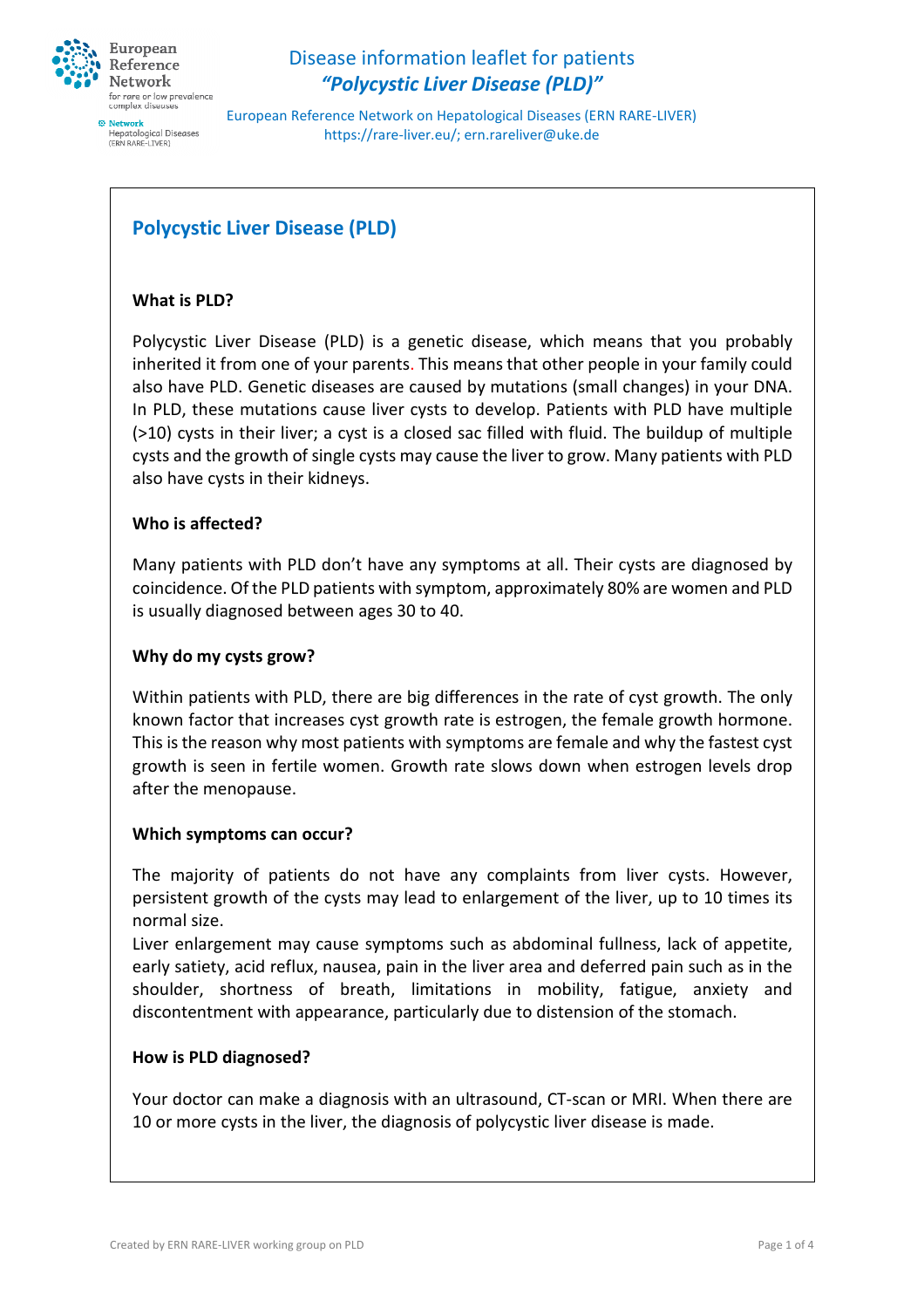

European Reference Network on Hepatological Diseases (ERN RARE-LIVER) https://rare-liver.eu/; ern.rareliver@uke.de

#### **What can my doctor do?**

As hepatic cysts normally do not cause any trouble, it is often not necessary to treat them.

However, several treatment options are available in the event of symptoms:

- 1) Treatment options include puncturing large cysts and 'burning' the cyst wall with for example ethanol or polidocanol. This procedure is often called Aspiration Sclerotherapy.
- 2) Cysts can also be removed with two types of surgery. In a procedure called cyst fenestration, a surgeon drains and removes cysts with key-hole surgery.
- 3) In the other option, called segmentresection, a very specialized surgeon removes a part of the liver.
- 4) Medication with somatostatin analogue injections can be used to slow cyst growth if there are numerous small cysts and an enlarged liver.
- 5) The last resort in a small proportion of severely affected patients is liver transplantation.

1. Aspiration Sclerotherapy 2. Laparoscopic Fenestration 3. Segmentresection



#### 4. Somatostatin Analogues 5. Transplantation



As doctors are not necessarily familiar with PLD, they may not have much information to give you. Therefore, you can ask your doctor to discuss your case with experts of the ERN if there are no PLD-experts available in your region or country.

If you also have kidney cysts, you should see a nephrologist or kidney specialist.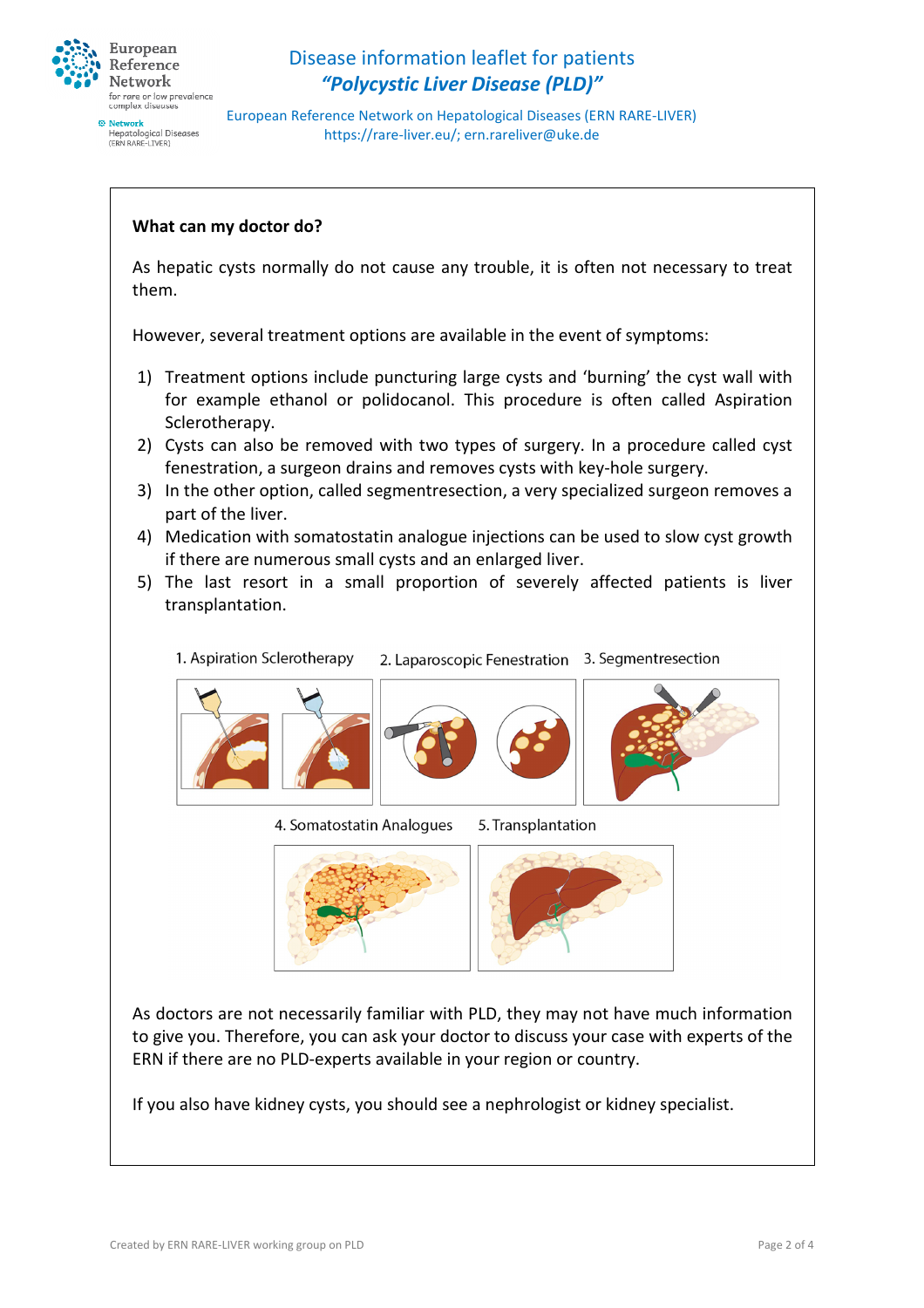

European Reference Network on Hepatological Diseases (ERN RARE-LIVER) https://rare-liver.eu/; ern.rareliver@uke.de

### **What can I do?**

#### *Medication:*

We advise patients to not use any medication with estrogen, since female hormones in birth control and postmenopausal hormone therapy lead to faster liver growth.

#### *Diet:*

There is no special diet for PLD. We recommend that you eat a healthy, well balanced diet. If you also have kidney cysts, we recommend a low salt diet (< 6 grams/day) and a fluid intake of about 3 liters/day. This can help protect the kidneys.

#### **Family planning:**

You can consult your doctor for advice on family planning and contraception. Your doctor may refer you for genetic consultation.

## **Will my liver function be affected?**

The liver is an organ with many different functions. Even with many cysts present in the liver, it will still remain fully functional. Liver-related blood tests (i.e. GGT and ALP) can be higher than normal values in patients with PLD. Importantly, this is not a matter of concern.

#### **What are the complications of PLD?**

Complications of PLD include infection, bleeding or rupture of cysts. When cysts are located near one of the important liver veins, this vein might be compressed. This can cause the accumulation of fluid in the belly.

Even though complications of cysts are rare, these are all serious complications that require urgent treatment. Therefore, we advise you to consult your physician if you experience any of the following symptoms: fever, acute onset severe liver pain or unexplained rapid increase in belly size.

#### **Do I need medical checkups?**

PLD patients without any symptoms do not require any standard medical checkups. In patients with symptoms that undergo treatment, ultrasound, CT-scans or MRI-scans are used for follow-up.